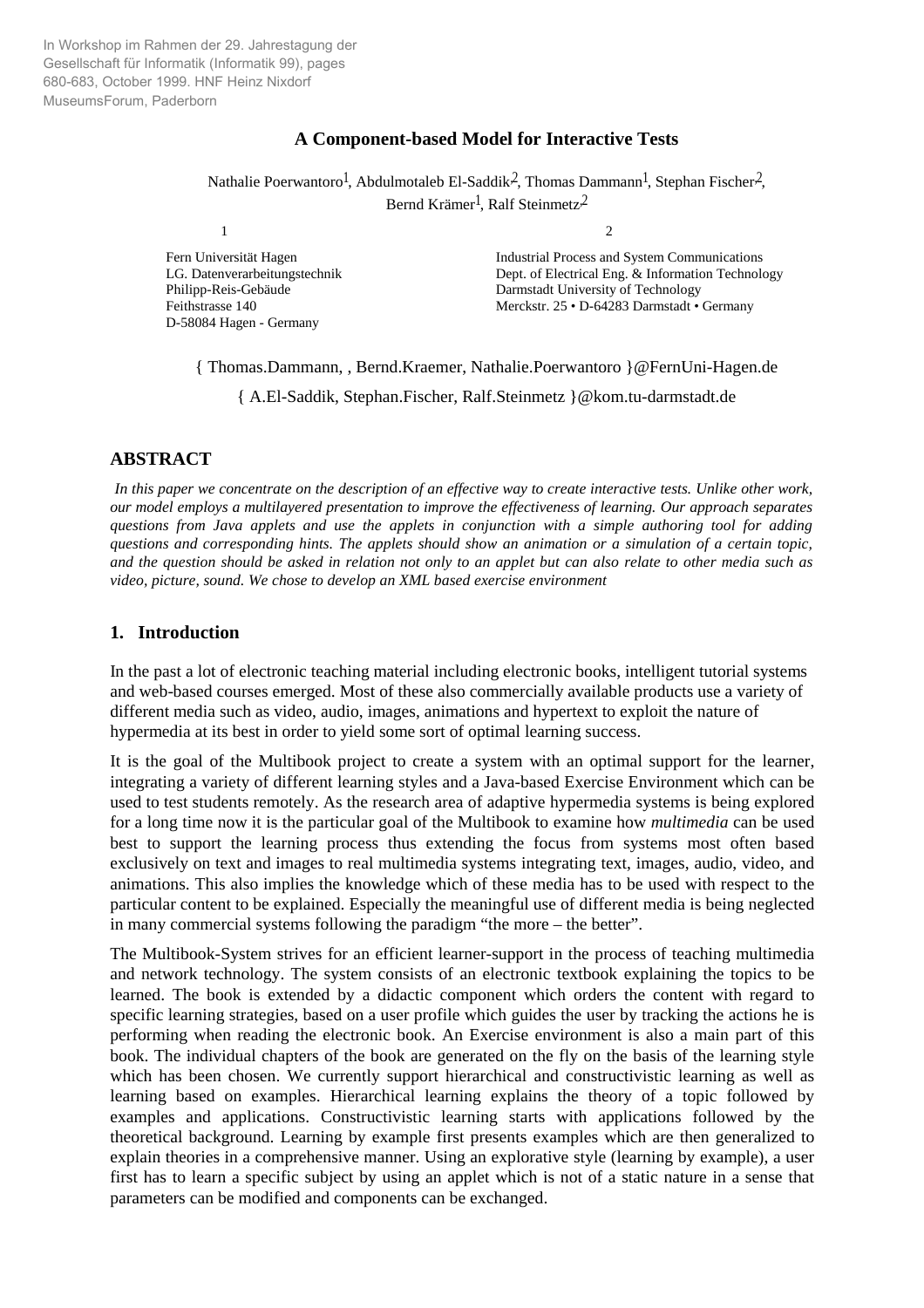One of the aspects we face today is the use of applets in traditional hypertext systems as well as in Intelligent Tutoring Systems. Java applets are employed very often to explain complex processes to deepen the understanding of difficult parts of educational documents. However, the use of Java applets does not have to be restricted to simulations or visualizations of specific problems. Many examples [Han98] show that applets can be used for exercises and tests and therefore offer more flexibility than common media. Another advantage of applets is the possibility to use parameters so that they can be used for different learners and preferences. Considering the use of applets in Intelligent Tutoring System or a usual Hypertext System, they can be as intelligent as possible, but still require different pieces of information units, if they want to present the same information to users with different preferences using an applet. If it is possible to find common learning oriented descriptions for different uses of the applets and to make the applet itself adaptable to specific needs, only one version of the applet would be necessary for many different kinds of users. However, the standardization of meta data descriptions for applets is not enough to develop applets which can be used for different learning purposes. Many applets deal with very specific problems or limited topics. Our own experiences with the use of applets in the multimedia course at both FernUniversitaet-Hagen and Darmstadt university of Technology have shown, that it is difficult to use existing applets, without any changes.

This paper is structured as follows: In Section 2 we interact with aspects we identified. Section 3 examines some case studies in developing test applets. Section 4 explains the architecture of our generic exercise environment. Section 5 concludes the paper and gives an outlook.

# **2. Offering support through interaction**

Before presenting some exercise applets and afterwards the architecture of the generic Exercise environment, the requirements for such an environment must be identified: namely *interaction* and *support* of the learner. *Interaction* implies that the learner is guided in the sense that he can get feedback if problems emerge. Assuming that the handling of the environment itself is intuitive such problems can only result from the difficulty of the topics to be learned. The *difficulty* of an algorithm to be animated can result either from the knowledge of the learner which might not be sufficient to understand the topic or from the amount of information presented by the animation. If the user's knowledge is not sufficient to understand parts of an algorithm we offer two possibilities to create the corresponding knowledge: a user can read a short explanation of the part of the algorithm he currently executes or he can invoke the chapter of the textbook explaining the underlying theory in depth. The latter includes search functions to get a more specific way of explanation.



**Figure1: Levels of complexity**

The processing of an insufficient knowledge of a learner is performed in a traditional way by using hyperlinked multimedia documents. The second problem however, the density of the presented information has to be dealt with by another approach, the use of *levels of complexity*. The idea behind a level of complexity is that a user can reduce the information density of a part of an algorithm by splitting the part of an animation he/she is currently using into a particular number of steps which can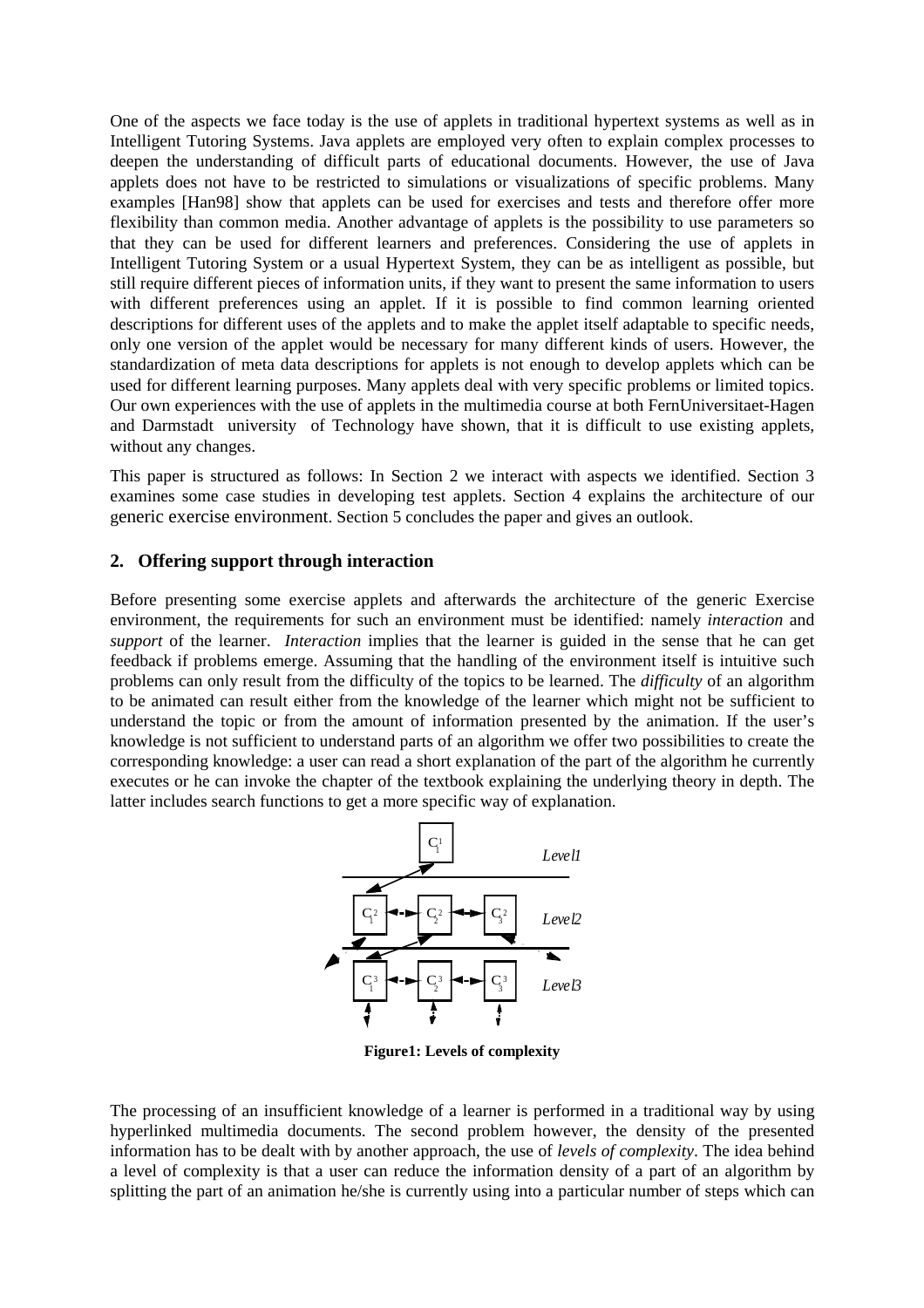be understood easier equivalent to a smaller information density. This process is shown in Figure 1. While *C* stands for complexity, the upper index denotes the level, the lower the number of a component.

We distinguish between two kinds of interactions the user is provided with: content dependent interactions and content independent interactions.

# **Content-Dependent Interaction Model**

These interactions are strongly bounded with the topic to be visualized:

- Variation of parameters of a running Applet (interactive teaching Bean)
	- $\triangleright$  Visualization (level of complexity)
	- $\triangleright$  Animation (speed, background color, foreground color,..)
	- $\triangleright$  Simulation (interactions by the user interface)

## **Content Independent Interaction Model**

This model represents those interactions, almost all developed applications will have in common (see figures 3 and 5):

- Guiding the user
	- $\triangleright$  Help function
	- $\triangleright$  Guided tour
	- $\triangleright$  Step function
- Language (at the moment we are supporting: English, German, Spanish)
- Explanation (Errors, Hints, Audio)
- Look And Feel (Java, Windows, Motif)
- Standard video recorder interaction buttons (Start, Stop, Pause, Step-forward and step backward)

# **3. Case Studies**

In the past, distance education has always suffered from a lack of opportunities for hands-on experimentation and access to physical objects, models, simulations and instruments in computer and engineering labs. Today, computers in education and networked learning environments offer new ways of discovery learning through some unique forms of interaction with virtual objects, online laboratories at home, learner-directed animation of realistic processes, and light-weight software tools. In networked learning environments interactivity allows students to manipulate input data, parameters and thresholds of real-time simulations or animations. Learners may also influence the progress and output of process or algorithm visualizations. The project group at FernUniversitaet Hagen is exploiting some of these possibilities with the development of a series of exercise environments that let students apply and experience what they have learned to predefined problems or problems of their choice. Thereby we expect to raise the attractiveness of the learning material and enhance the students' motivation, especially that of distance learners. In the design of these environments we have attempted to associate learning objectives with appropriate multimedia solutions with respect to different teaching functions such as motivation, presentation of new structures, practicing new behavior, modeling, exploration by trial use and error, or application of new techniques. To achieve a high degree of platform independence, ease of use and portability and to remain independent from proprietary formats, it was decided to rely on HTML, XML and Java as core technologies for implementation of the exercise labs. In the sequel, we shall sketch the design and functionality of interactive learning environments supporting home practices on two different topics of the course content: CORBA and SGML.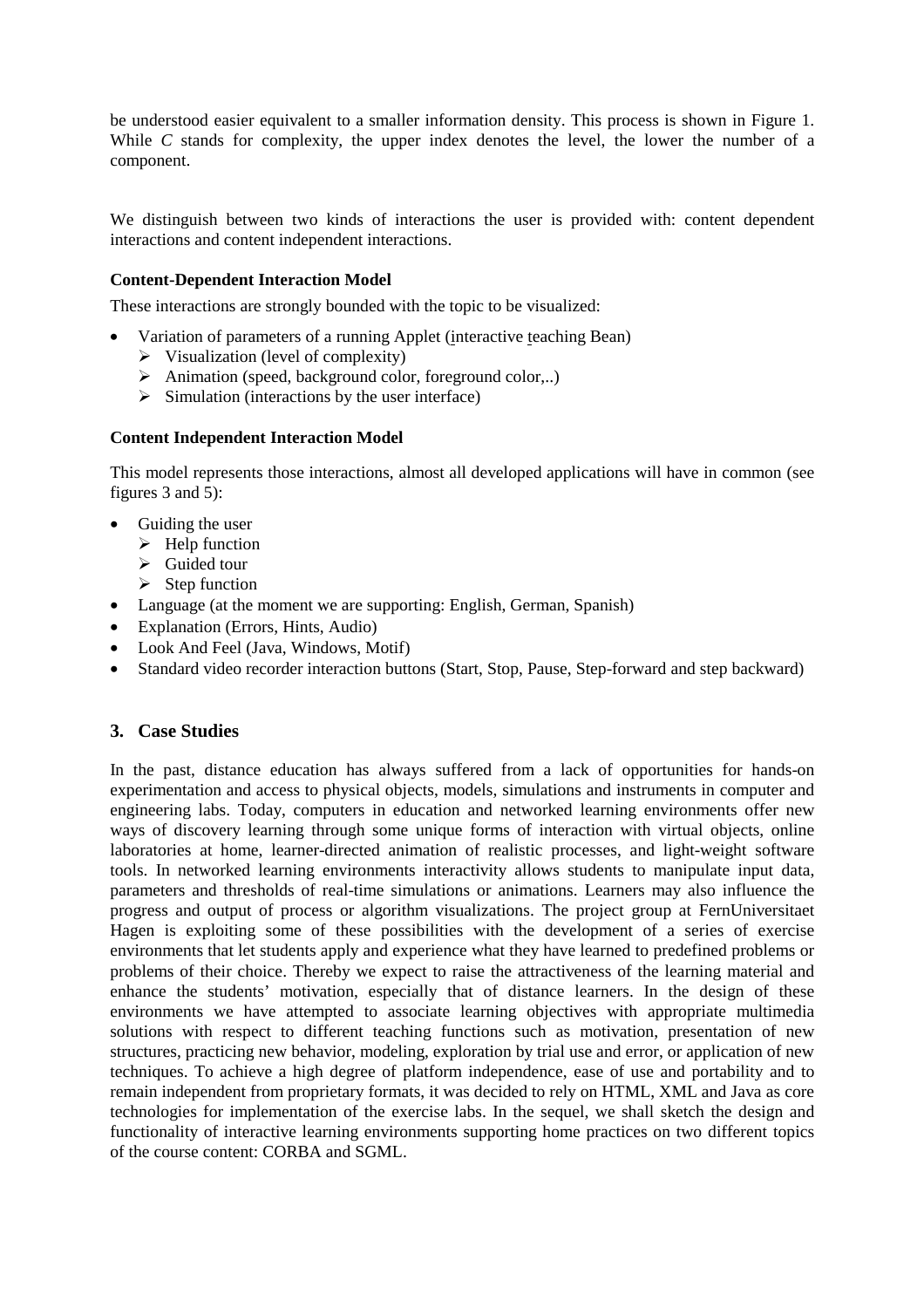The CORBA interactive learning environment consists of three parts : theoretical aspects of CORBA, distributed application development with CORBA, and "CORBA in action". The first part consists of a hypertext document explaining all CORBA components in detail. The root of this hypertext document starts in a visual model of the standard Object Management Architecture (OMA) shown in figure 1. The second part leads the student through different steps of a CORBA-based application development (figure 2). The third part consists of a learner controlled animation visualizing the various steps such as transformations, looking for and connecting to a server application, requesting and answering a request, that take place underneath the application surface where remote objects interact with each other. Students can navigate in the learning environment by selecting a topic depicted in an image. The navigation in the lessons is not based on a textual table of contents but is based on an applet showing an image which acts like a toggle button.



## Figure 1: Table of contents map applet for CORBA tutorial

After completing the theoretical part of the learning environment students can try an applet which explains the topics of CORBA by using examples.



Figure 2: Applet simulating the steps to create a CORBA application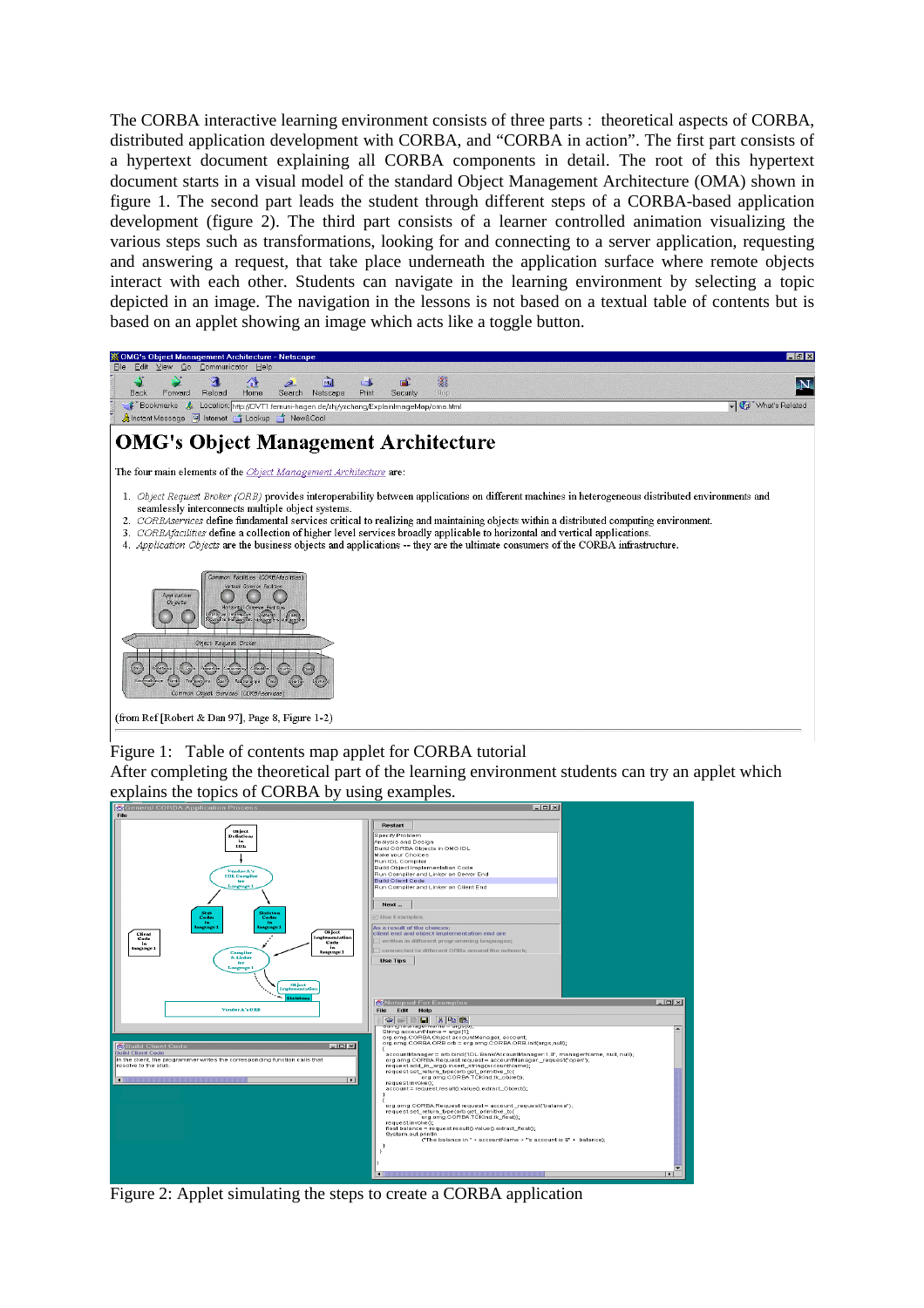The steps in creating a CORBA application are illustrated with various possibilities. Students are guided through the CORBA application creation process one step at a time. A notepad is provided where students can view the IDL file and source codes of the examples (bottom right frame in figure 2). A detailed explanation to each step can be viewed on a separate frame (bottom left frame in figure 2). This application also allows students to develop their own example by writing their own IDL files and source codes and sending it to the university server to be compiled. This feature itself is implemented through CORBA. A CORBA server application at FernUniversität services requests submitted through button clicks in the 'General CORBA Application Process' section to compile the IDL files or code and return a list of file names generated.

# **CORBA exercise applets**

Once the students have deepened their insight into the CORBA middle-ware, they have to solve several problems posed along on online bookshop example (figure 3).

A simple online bookshop is used to asses a student's knowledge of CORBA. The bookshop itself acts as the service provider and sits on the server side. In the example, the bookshop has to service requests coming from the client using static invocation and dynamic invocation. The naming service is also included in one exercise problem. Based on the bookshop example, 5 types of exercise applets were created, which are grouped into 2 difficulty levels: Static Server, Portable Server, Static Client, Client using Dynamic Invocation Interface (DII), Naming Service. The goal in the design of these exercises is to show the steps to be taken in the creation of a CORBA client or server and not only the source code, which shows how a client or a server would look like if programmed in JAVA. By showing these steps in pictures, the students have a better insight and understanding of the concept of CORBA, which is a more important aspect in learning this technology than writing codes. The exercise type in this topic is positioning the answers into the right order in the sequence. Each answer consists of a step in the sequence and several lines of code that are connected to this particular step. The code lines are inserted into the source code in the position selected by the students. The feedback to the students consists of results, hints and complete answers to all questions.

The students can submit the answers any time in the exercise and get the results and hints as a reaction. The hints are only given in the case of wrong answers. Should the student give up, the complete answer can be requested from the applet by choosing the surrender button. In case of errors, the students can try to re-answer the question by undoing the entered answer and submitting a new answer.



Figure 3: exercise applet Figure 4: IDL files and source codes as exercise companion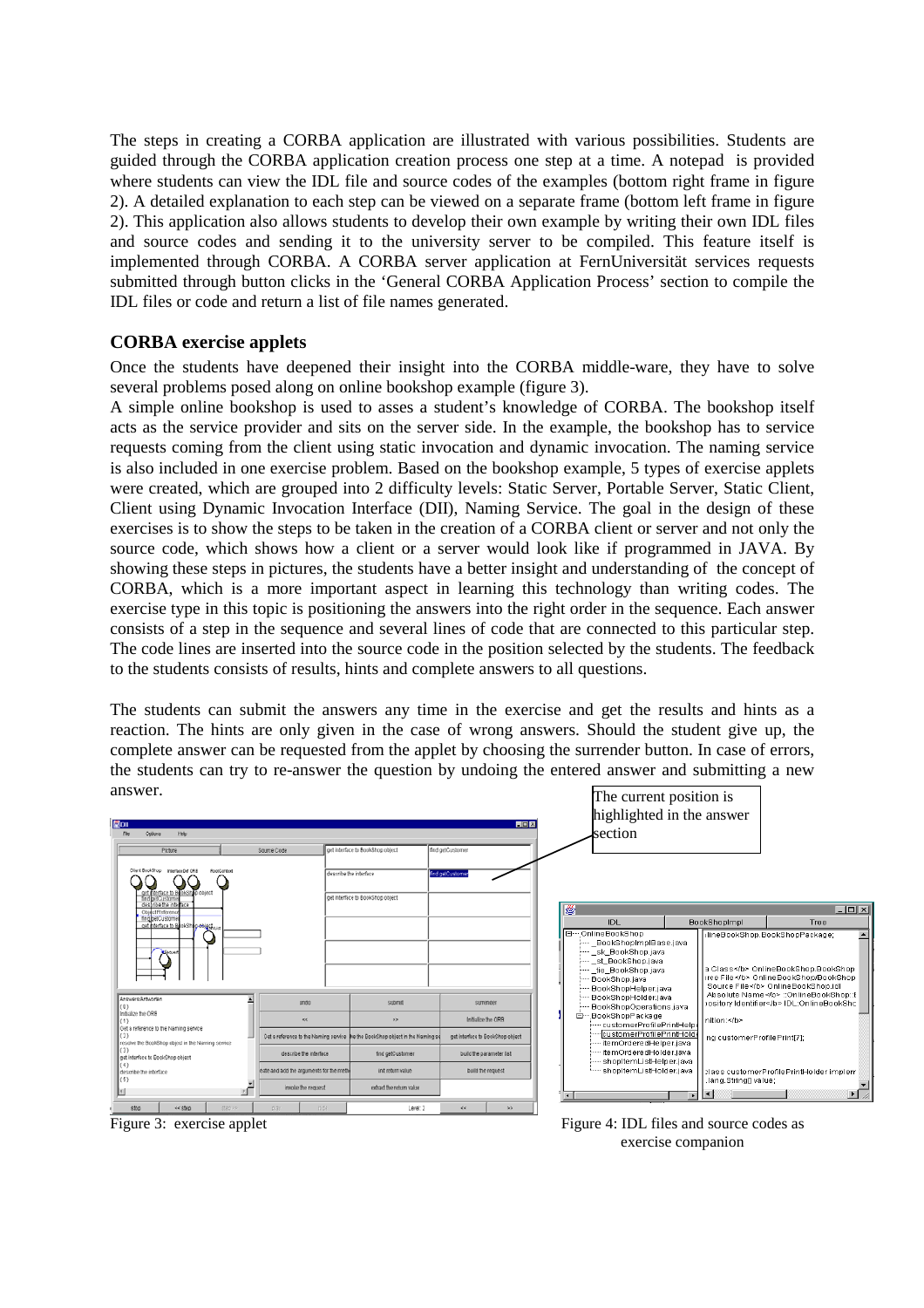A companion to all exercises is provided, too. This frame shows the IDL file of the bookshop(figure 4), the source code of the bookshop implementation and a tree showing all the files generated by the IDL compiler.

# **Exercise feedback 'bookshop in action'**

The students can run the bookshop and see what the exercise they had finished earlier is all about (figure 5). Two types of bookshop servers were created, one with and another without naming service and three clients, which show static invocation, naming service and dynamic invocation interface. The client applets design:

All the clients are designed to show the steps that occur while the clients are :

- $\triangleright$  Connecting to the server
- $\triangleright$  Requesting a service from the server

The basic steps showed by each client at the beginning are the process of connecting to the bookshop server and requesting the list of available books. All other steps that follow these opening steps depend on the actions of the students using the client.

Features of this book shop example are:

- $\triangleright$  A new customer can register himself by entering some personal data
- $\triangleright$  Registered customer can request his/her profile by entering his/her ID
- $\triangleright$  The customer status will be updated each time a transaction occurs (the customer buys some books)



Figure 5: The diagram is updated on each interaction between the client and the server

# **SGML Exercise Applet**

We also provide an applet dealing with the Standard Generalized Markup Language, SGML, because of its universal importance to multimedia and electronic publishing. SGML is a meta language that is widely employed in the publishing sector and it is used to define HTML. It is the first applet we developed in the context of this project.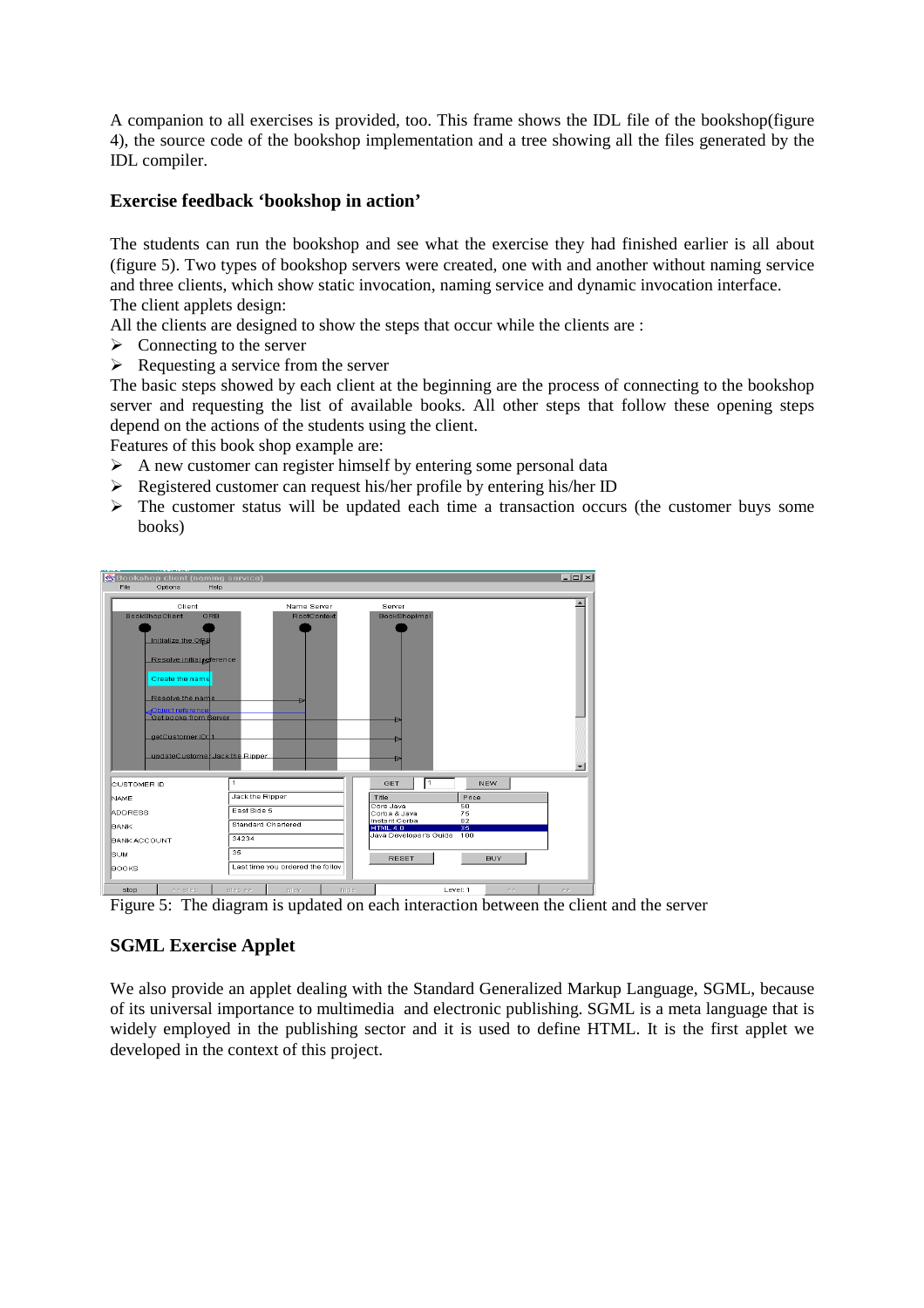

Figure 6: SGML document processing: from information to presentation

A parser-based exercise applet was created to deal with SGML topic. The parsers needed in these exercises are generated with the help of JavaCC tool, a Java compiler-compiler from Sun Microsystems. This tool allows one to generate compilers from an LL(1)-grammar of the language considered mixed with Java code. The tool is freely available. Students must answer questions concerning creation of DTDs by entering the needed tokens on the left text area. The GUI frame is composed of two main areas: The input area on the left hand, and the output area on the right hand (see Figure 7).

| Eingabe                                                          | Ausgabe                                                         |  |
|------------------------------------------------------------------|-----------------------------------------------------------------|--|
|                                                                  | een en aan is bestaan die s                                     |  |
| lGeben Sie hier bitte die                                        | - American base of                                              |  |
| Elementenerklaerung oder DTD ein:                                | - Decent cried Thill color (-- Code Hone                        |  |
|                                                                  |                                                                 |  |
|                                                                  | ‡‡¤ILErInt≉¤¤                                                   |  |
| (IDOCTYPE Test                                                   | $E = 1$ $E$<br>### InstradTab shimsgars: ###                    |  |
| -- Hier beginnt die Teilmenge --                                 | standmans entire dance recor                                    |  |
|                                                                  | a san asses unbera<br>www.community.com/community/industry.com/ |  |
| -- Bunaechst die "Macros" --                                     | a trajectory of the theory and                                  |  |
| ENTITY Rbk "Rbkaerung"                                           | $100 - 1414 = 1111 =$<br>(1001) 11011-1205 - 1010               |  |
|                                                                  | $\pm$ = $\pm$ $\pm$ $\pm$ $\pm$ $\pm$ $\pm$ $\pm$<br>$+ + -$    |  |
| -- und dann die Elemente --                                      | is emect token                                                  |  |
| (IELEMENT Tabelle – – Gerie+)>                                   | Senaric Id: Elitrag                                             |  |
| (IELEMENT Zeile - - Œintrag+)><br>(ILEMENT Eintra - O GOPCDATA)) | Decumence Indicator: [Scorrenc                                  |  |
|                                                                  | 14                                                              |  |
|                                                                  | जीत में महत्त्वपाल क                                            |  |
|                                                                  | $=$ in $\sim$ 1.<br>### InstradTab shimsgars: ###               |  |
|                                                                  | Utanthank enund dan invent                                      |  |
|                                                                  | a san asses unbera<br>-- Endormetrics mg liting                 |  |
|                                                                  | probably supported to the probably                              |  |
|                                                                  | $100 - 1411 + 1111 =$<br>0001 1101 - 104 - 000                  |  |
|                                                                  | ままに<br>十七七<br><b>STATE OF STREET</b>                            |  |
|                                                                  | tim ti es Llemett Is-en.<br>H111                                |  |
|                                                                  |                                                                 |  |
| Hnalysiere ElemErkl<br>Hnalysiere DTD                            |                                                                 |  |
|                                                                  |                                                                 |  |

Figure 7: A screenshot of the SGML exercise applet

All text fields will be referred to symbolically and all text variables will be collected in a single class to simplify the adaptation to other languages. For each exercise, a separate parser is available to analyze the student's input for the actual exercise.

The task of the parser is to:

- $\triangleright$  analyze the input and check its syntax and
- $\triangleright$  generate a data structure representing the parse tree.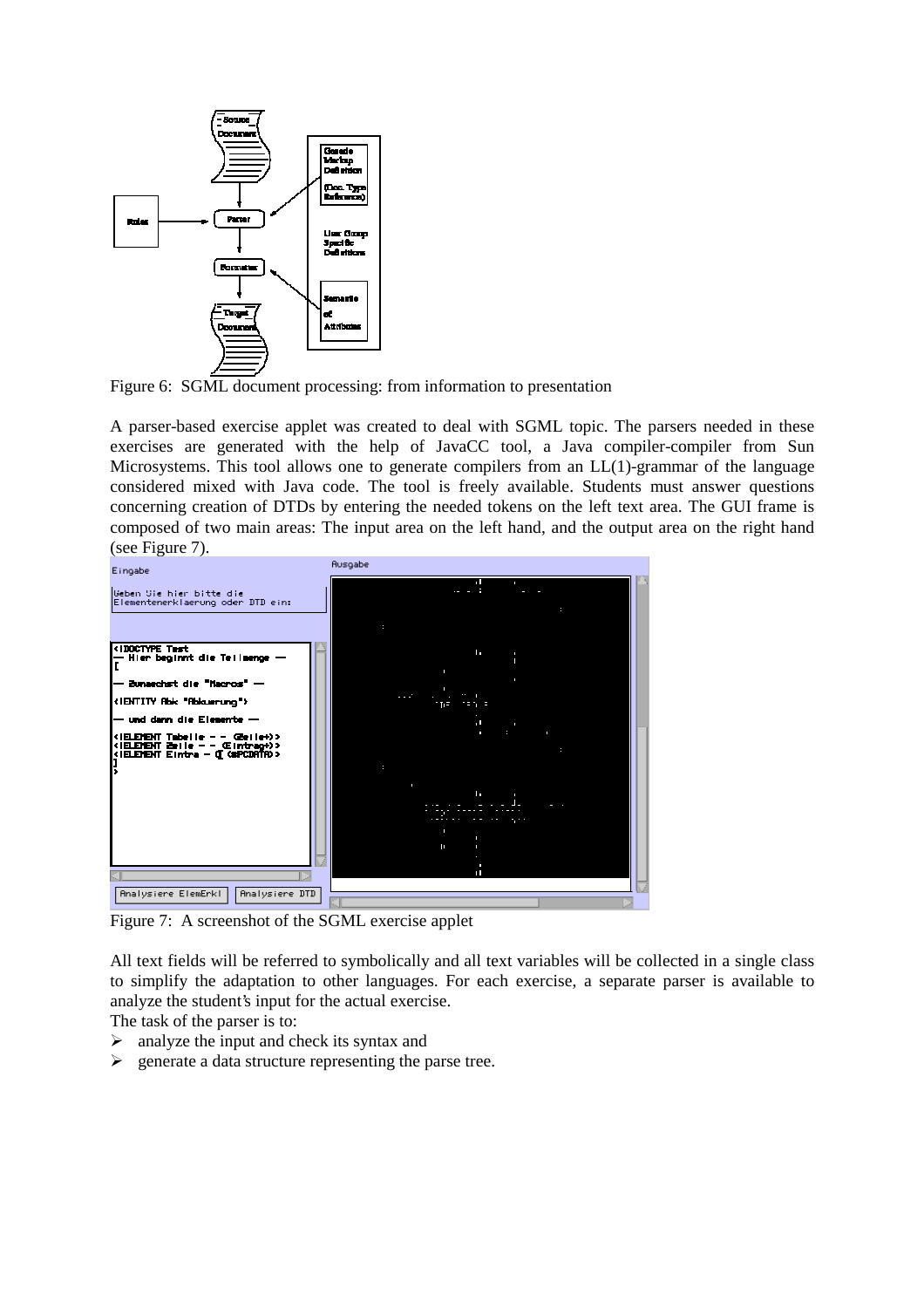

Figure 8: The programming structure of the SGML exercises

The following SGML exercises exist: comment declarations, SGML names, the structure of the document type declaration (DTD), the entity declaration and the DTD including such declarations, the element declaration and the DTD that may contain entity and element declarations.

| Eingabe                                                                                                                                                                                                                                                                                                                                                                                                                                                                                                                                                     | Ausgabe                                                                                                                                                                                                                                                                                                     |
|-------------------------------------------------------------------------------------------------------------------------------------------------------------------------------------------------------------------------------------------------------------------------------------------------------------------------------------------------------------------------------------------------------------------------------------------------------------------------------------------------------------------------------------------------------------|-------------------------------------------------------------------------------------------------------------------------------------------------------------------------------------------------------------------------------------------------------------------------------------------------------------|
| lGeben Sie hier bitte die<br>Elementenerklaerung oder DTD ein:                                                                                                                                                                                                                                                                                                                                                                                                                                                                                              | (Es wurden Eintragserklaerungen<br>analysiert und folgende Bemerkungen<br>sind dazu zu machen.                                                                                                                                                                                                              |
|                                                                                                                                                                                                                                                                                                                                                                                                                                                                                                                                                             | JULI FEH ER EETH ANAL STESEN FSKAN TIJL<br>Ben Beckere Jen on ">                                                                                                                                                                                                                                            |
| $\textbf{Relement test} \textcolor{red}{\textbf{--}} \textcolor{red}{\textbf{--}} \textcolor{red}{\textbf{--}} \textcolor{red}{\textbf{--}} \textcolor{red}{\textbf{--}} \textcolor{red}{\textbf{--}} \textcolor{red}{\textbf{--}} \textcolor{red}{\textbf{--}} \textcolor{red}{\textbf{--}} \textcolor{red}{\textbf{--}} \textcolor{red}{\textbf{--}} \textcolor{red}{\textbf{--}} \textcolor{red}{\textbf{--}} \textcolor{red}{\textbf{--}} \textcolor{red}{\textbf{--}} \textcolor{red}{\textbf{--}} \textcolor{red}{\textbf{--}} \textcolor{red}{\text$ | Subscribe and protectional contemporary protections are all pro-<br>$+ + -$<br>ici :<br>LT<br>lara da sang araw a lisa nasa na<br>$\Delta \sim$<br>$-0.311 - 0.011$<br>nia.<br>Historia<br>Three lines are competition on the still that if <u>a final co</u> un<br>The machinery of the country<br>$+ + -$ |
|                                                                                                                                                                                                                                                                                                                                                                                                                                                                                                                                                             |                                                                                                                                                                                                                                                                                                             |
|                                                                                                                                                                                                                                                                                                                                                                                                                                                                                                                                                             |                                                                                                                                                                                                                                                                                                             |

Figure 9: An example of the element declaration exercise applet with errors in the input pane

In Figure 9, we show how a faulty input looks like : an error description appears in the output area, as shown in Figure 9. This error message indicates the position where the error occurs, here at line 1, column 1. Then the expected tokens are listed.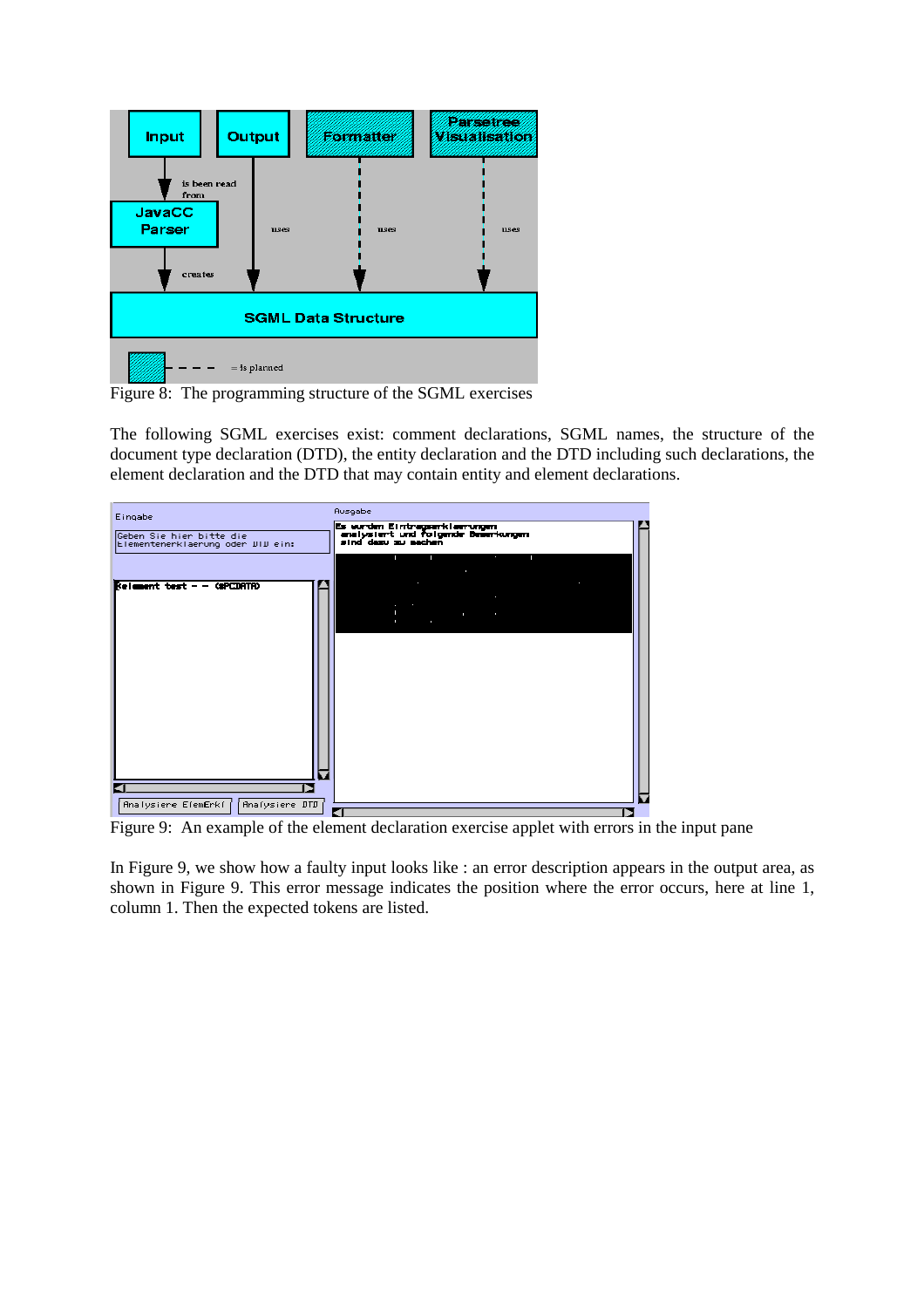# **4. A Generic Exercise Environment Creator**

After having developed several exercises, we realized that we need much more exercises for the students to make the self assessment effective. Developing an exercise applet for each topic by integrating the questions in the applets by means of cut and paste technology was not very effective. A better approach would be to separate the questions from the applets and use the applets in conjunction with a simple authoring tool for adding questions and corresponding hints. The applets should show an animation or a simulation of a certain topic, and the question should be asked in relation not only to an applet but can also relate to other media such as video, picture, sound. We chose to develop an XML based exercise environment. XML is used to describe the question and the exercise as a whole. The idea was to describe each question in XML and let those question be parsed during the exercise. That way a big amount of question pool can be generated more easily. The configuration of an exercise is also described in XML and parsed at the beginning of an exercise. The exercise environment covers both formative and summative assessment types.

The exercise environment consists of 3 modules or applications:

# **Question generator**

A Java application with forms to create a question. Five of the most common question types in Computer Based Training (CBT) can be generated such as: true/false, multiple choice, fill text, matching and set ordering. An XML Document Type Definition (DTD) was defined to describe the structure of questions. The IEEE standard for Learning Object Metadata (LOM) was taken as guide to define the set of relevant fields to describe a question.

Important parts in a question description include :

- $\triangleright$  Domain: defines to which domain or topic the question belongs
- $\triangleright$  Create: defines the date of creation
- $\triangleright$  Level: defines the difficulty level of the question. 6 levels are currently supported
- $\triangleright$  Language: defines the language for the question
- $\triangleright$  Subtopic: defines the subtopic or subchapter of a question.
- $\triangleright$  Question type: defines the question type which has to be one of the 5 described above
- $\triangleright$  Question: defines the elements that describe a question such as
	- $\triangleright$  Problem statement : defines the question asked
	- $\triangleright$  Answer options : defines the answer options in question types multiple choice, matching
	- $\triangleright$  Keys: defines the answers to the question
	- $\triangleright$  Hints: defines the hints, each hint is related to an answer option and the hints consist of 3 levels, starting from a general hint to a detailed hint
	- $\triangleright$  Reason: defines the 'why' explanation of the answer
	- $\triangleright$  Show media: defines the media related to the question. The media can be a picture, a video clip, audio , applet.
- $\triangleright$  Picture list: defines a list of picture needed for the question type matching and set ordering

# **Exercise generator** (figure 10)

A Java application for creating the overall exercise specification. The exercise is described using the following fields:

- $\triangleright$  Domain: defines the topic of exercise
- $\triangleright$  Level: defines the difficulty level of the exercise
- $\triangleright$  Number of sections: defines the number of sections in the exercise, 5 is the maximum since there are only 5 question types available
- $\triangleright$  Section Description: specifies each section by defining:
	- $\triangleright$  Section type: defines the question type of this section
	- $\triangleright$  Number of question : defines the number of questions in this section
	- $\triangleright$  Total question: defines the number of available questions in the question pool If the number of questions needed in an exercise section is smaller than the available questions in the question pool, the exercise tool will select the questions randomly from the question pool. The exercise is less predictable and becomes more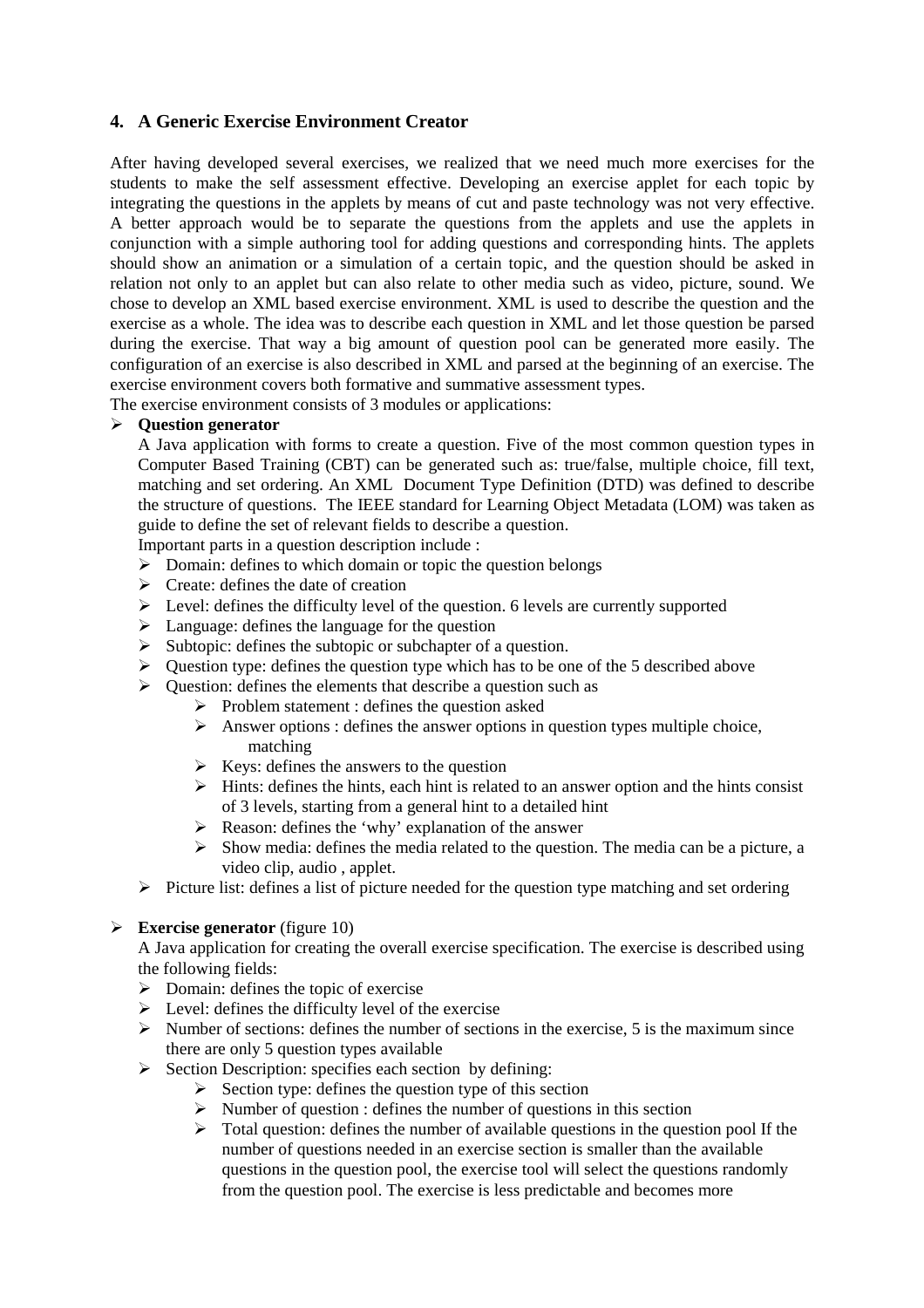challenging since the students do not get the same questions each time they start the exercise.

- $\triangleright$  Description of test mode:
	- $\triangleright$  Maximum error in relation to minimum solved questions. These 2 numbers are needed to define the error rate allowed in a test
	- $\triangleright$  Time limit can be defined in test mode

| Test Specification | __                  |                                     |           | $L = 1$                                        |
|--------------------|---------------------|-------------------------------------|-----------|------------------------------------------------|
| File Edit Help     |                     |                                     |           | <b>回 # 8 (1) 日銀     9  </b>                    |
| Level              | $@$ low<br>wery low | $•$ medium<br><b>■</b> high         | wery high | $\overline{\mathbf{r}}$<br><b>●</b> nightmare  |
| Domain             |                     | $\blacksquare$                      |           | <b>Restrictions</b><br>$L = 10X$               |
| language           | $\blacksquare$      | test restriction                    |           | <b>Time limit</b><br>$\bigcirc$ no<br>$~<$ yes |
| <b>Sections</b>    | $\blacksquare$      |                                     |           | Maximum error<br>Minimum solved                |
| Section 1          |                     | #Question<br>$\blacktriangledown$   | #Total    |                                                |
| Section 2          |                     | $\blacksquare$                      |           | done                                           |
| Section 3          |                     | $\overline{\phantom{a}}$            |           |                                                |
| <b>Section 4</b>   |                     | $\overline{\phantom{a}}$            |           |                                                |
| Section 5          |                     | $\overline{\phantom{a}}$            |           | when you a<br>and init.                        |
|                    | SAVE                |                                     |           | stax that a<br>unable to                       |
|                    |                     | Scenaryone (Huss) 7<br><b>TILLE</b> |           |                                                |

Figure 10: Exercise generator

## **Exercise application** (figure 11)

A Java applet which is the environment that the students will work with. Students can select the desired exercise topic, language, difficulty level and mode. The applet then loads the selected exercise scenario and parses it using IBM XML parser. Using the extracted information about the exercise, the applet prepares the exercise and loads the defined questions one after another. Each question is loaded, parsed and shown when the student arrives at the specific question. If a certain media is related to the question such as an applet showing an animation or a simulation, a video clip, an audio file or a picture then it is shown together with the question. Questions can either be answered or skipped. After arriving at the last question the student can submit the exercise and get the result of the exercise. Hints are also provided and can be called during the exercise. Each possible answer option has 3 levels of hints starting from a general one to a more detailed one. The number of hints that can be shown to the student depends on the difficulty level of the exercise. No hints are available in test mode. In test mode a time limit can be activated which limits the time given to the student to finish the test. When the time is up the test will automatically end and no further answers will be accepted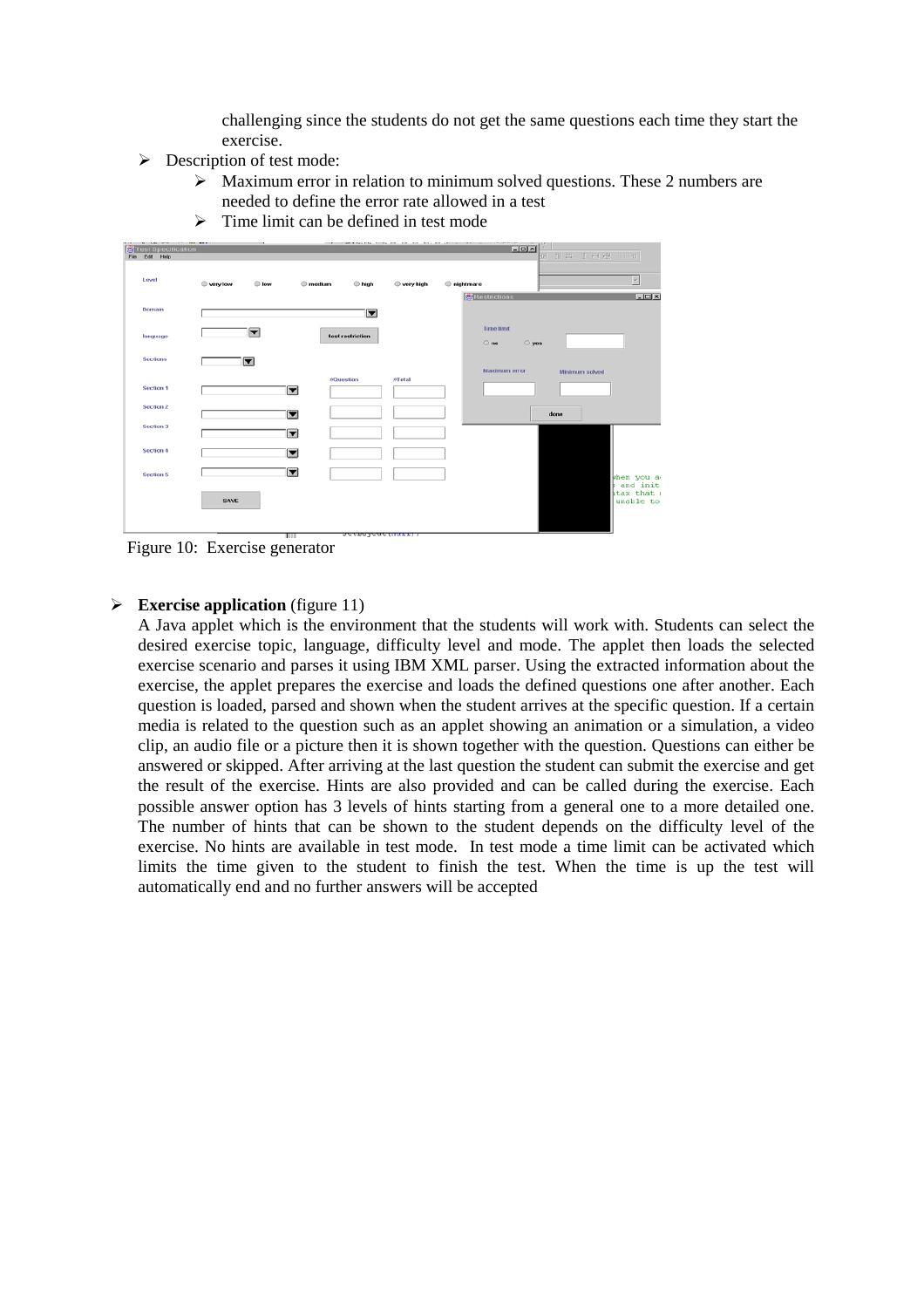

Figure 11: Exercise environment

# **5. Conclusion and outlook**

In this paper we described a way to create interactive tests. Our approach extends other concepts by the use of hierarchies thus supporting the learner in an efficient way. We developed an interaction model in order to let the user concentrate on the topic to be tested instead of looking for the right buttons to achieve certain task. At the moment we study how the exercise environment can be integrated into the multimedia technology lessons for student self assessment.

## **References:**

**Andreas Vogel, 1997** Andreas Vogel ; Keith Duddy Java programming with CORBA , Wiley, 1997, New York

**Cay S. Horstmann, 1998** Cay S. Horstmann ; Gary Cornell Core Java 1.1 Part I , Sun Microsystems Press, Mountain View, Calif.

**Cay S. Horstmann, 1998** Cay S. Horstmann ; Gary Cornell Core Java 1.1 Part II, Sun Microsystems Press, Mountain View, Calif.

**Charles F. Goldfarb, 1990** Charles F. Goldfarb. The SGML Handbook. Oxford University Press, New York, first edition, 1990.

## **Elizabeth J. Gibson, 1996**

Elizabeth J. Gibson, Patrick W. Brewer, Ajay Dholakia, Mladen A. Vouk, Donald L. Blitzer. A comparative analysis of web-based testing and evaluation systems, Dept. Of Computer Science North Carolina State University, Raleigh, NC, 1996